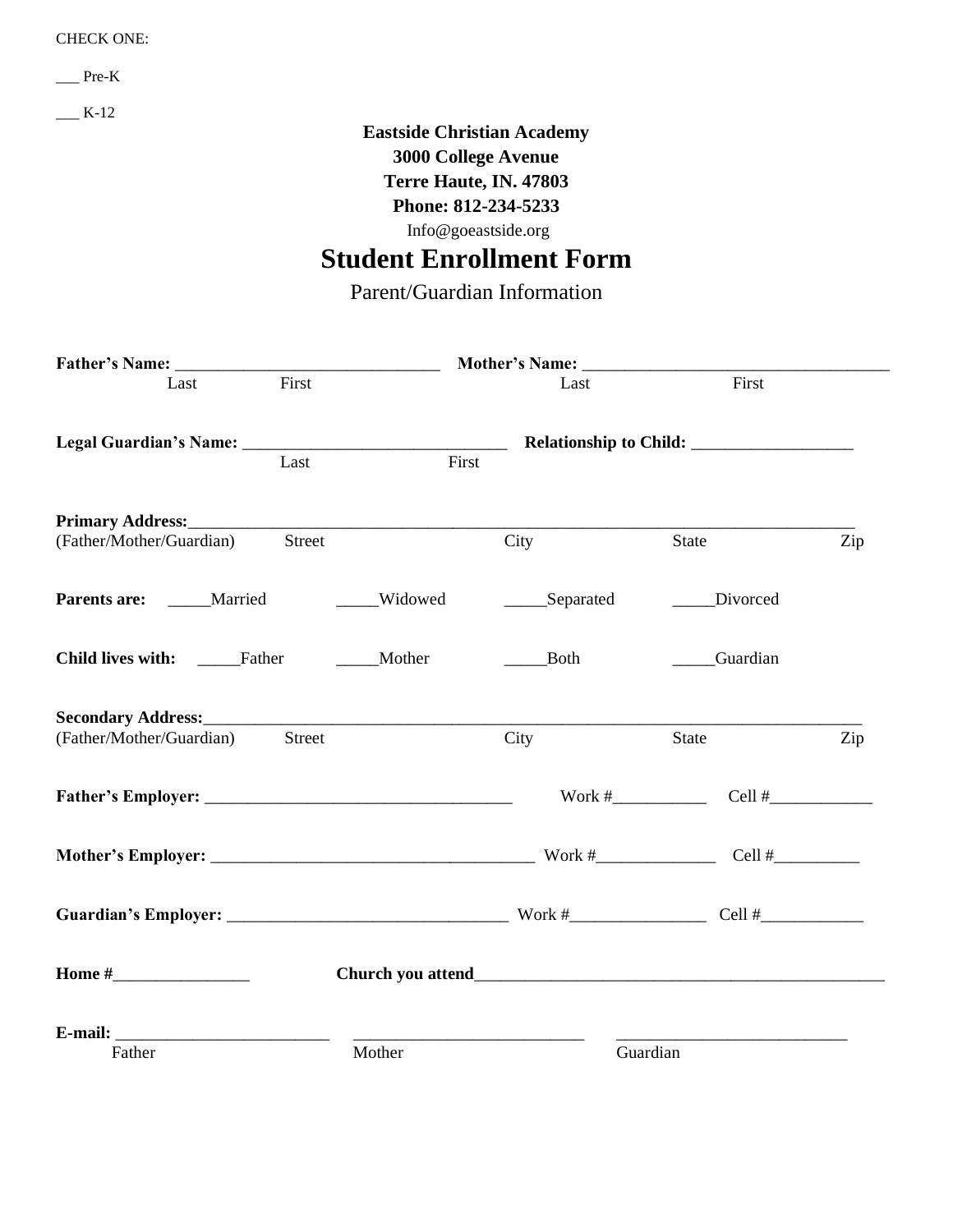## **Student Information**

|                     | Any special medications, allergies to medicine, or physical impairment:                                                                                                                                                                          |                              |                       |
|---------------------|--------------------------------------------------------------------------------------------------------------------------------------------------------------------------------------------------------------------------------------------------|------------------------------|-----------------------|
|                     |                                                                                                                                                                                                                                                  |                              |                       |
|                     |                                                                                                                                                                                                                                                  |                              |                       |
|                     |                                                                                                                                                                                                                                                  | <b>Emergency Information</b> |                       |
|                     | If a parent or guardian cannot be reached, please list the name and contact information for a local person who you<br>authorize to care for your child.                                                                                          |                              |                       |
|                     | Name                                                                                                                                                                                                                                             | Phone                        | Relationship to child |
|                     | If emergency contacts cannot be reached, I hereby give permission for emergency care and treatment which could<br>include hospitalization, anesthesia, and/or surgery for my child if deemed medically necessary.<br>Parent/Guardian's Signature |                              | Date                  |
|                     |                                                                                                                                                                                                                                                  | <b>Medical Information</b>   |                       |
| <b>YES</b><br>NO.   | Eastside Christian Academy has my permission to give my student Ibuprofen or Tylenol,<br>(appropriate dosage for age), as needed.                                                                                                                |                              |                       |
|                     | Medication will be recorded in a medical log.<br>My child is <b>NOT</b> allergic to the above-mentioned medication.                                                                                                                              | Initial                      |                       |
| <b>Medications:</b> | If your child is to receive medications on a daily basis, please list the medication and dose.                                                                                                                                                   |                              |                       |
|                     |                                                                                                                                                                                                                                                  |                              |                       |
| Allergies:          | Please list any known allergies for your student.                                                                                                                                                                                                |                              |                       |

\_\_\_\_\_\_\_\_\_\_\_\_\_\_\_\_\_\_\_\_\_\_\_\_\_\_\_\_\_\_\_\_\_\_\_\_\_\_\_\_\_\_\_\_\_\_\_\_\_\_\_\_\_\_\_\_\_\_\_\_\_\_\_\_\_\_\_\_\_\_\_\_\_\_\_\_\_\_\_\_\_\_\_\_\_\_\_\_\_\_\_\_\_\_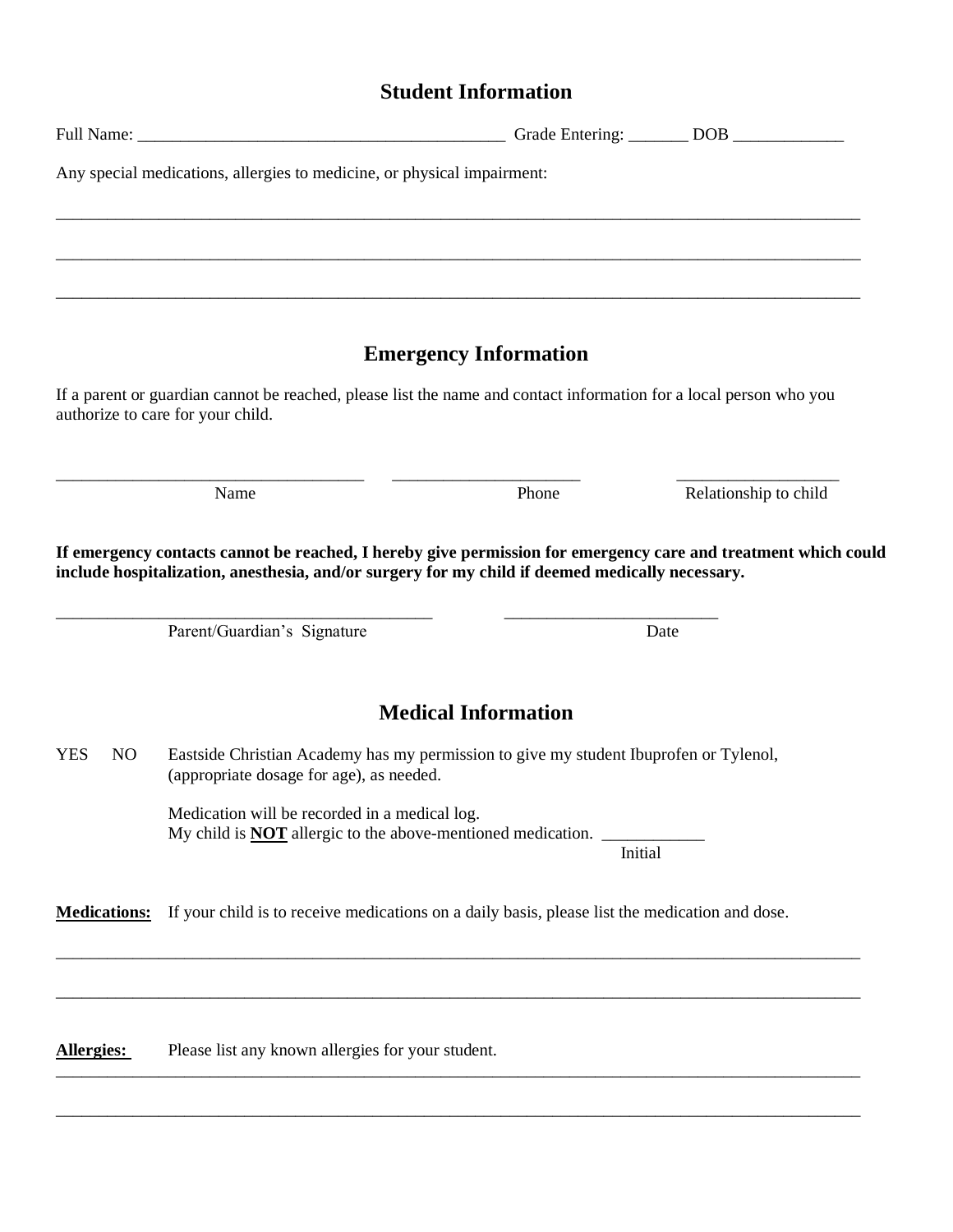## **Media**

ECA may take pictures of students throughout the year. These pictures could feasibly be published in a newspaper article, a school publication, or be used in social media. If you do **not** wish to have your child's name or picture published, please indicate below.

*Note: When posting pictures to social media, the child's name is usually not given.*

YES NO ECA staff members may use pictures of my child taken during the school day or during school events to publish in newspaper articles, social media, or in school advertisements and publications.

| Comments or special notes:                            |                       |      |
|-------------------------------------------------------|-----------------------|------|
| Parent/Guardian Signature                             |                       |      |
|                                                       | Name                  | Date |
|                                                       | <b>Transportation</b> |      |
| Person(s) authorized to pick up my child from school: |                       |      |
|                                                       |                       |      |
|                                                       |                       |      |
|                                                       |                       |      |
|                                                       |                       |      |

*Transporters should have I.D. available.*

## **Field Trip Permission**

I give my permission for my child to attend and participate in school conducted field trips during the school year. I understand that my child will be under the care and direction of Eastside Christian Academy and I will be notified in the case of an emergency.

\_\_\_\_\_\_\_\_\_\_\_\_\_\_\_\_\_\_\_\_\_\_\_\_\_\_\_\_\_\_\_\_\_\_\_\_\_\_\_\_\_\_\_\_\_\_\_\_\_\_\_\_\_\_\_\_\_\_\_\_\_\_\_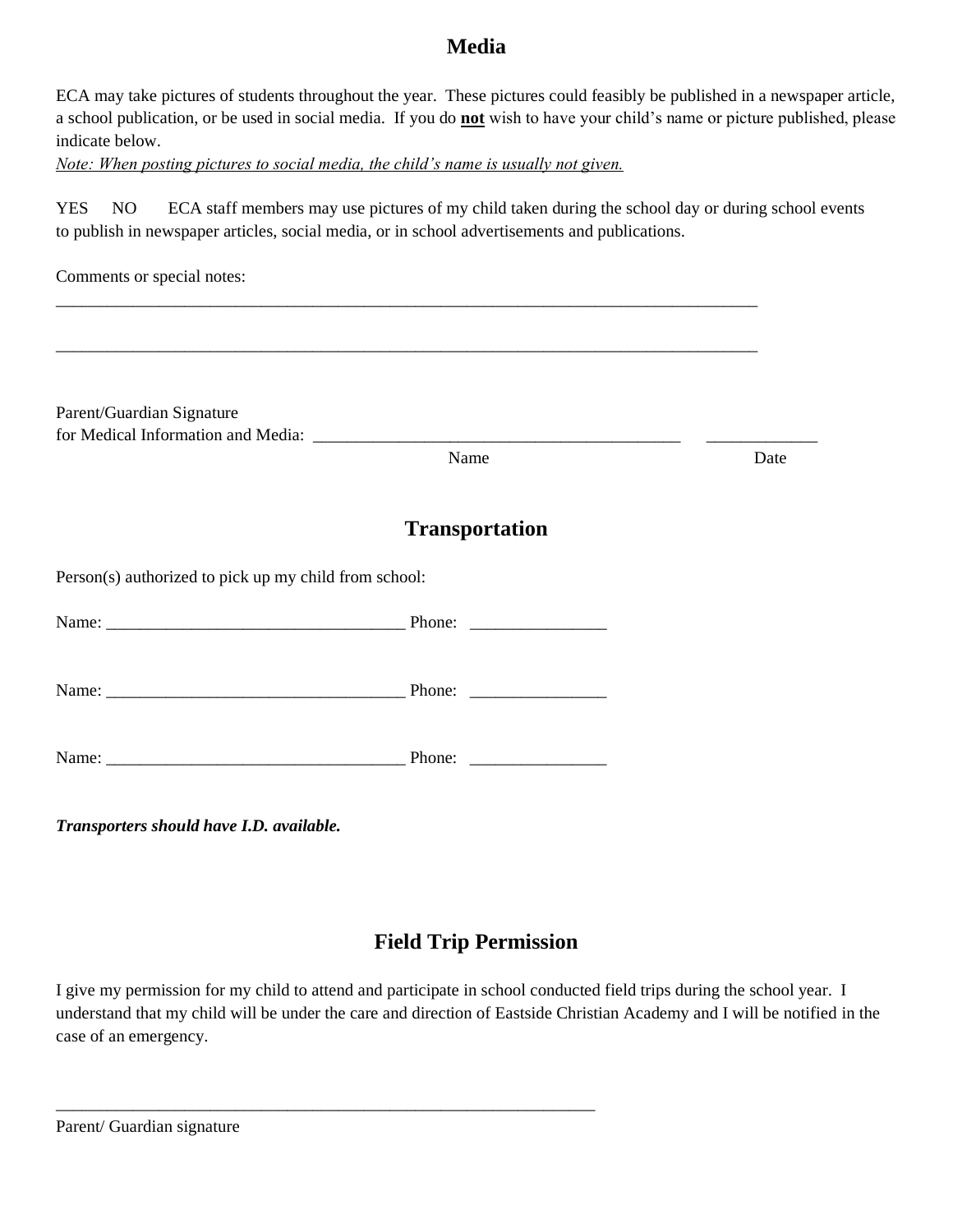## **Code of Conduct**

Believing that Christians should reflect the image of Christ, we ask each of our students to be willing to abide by the following code of conduct:

- 1. All students will be expected to dress according to the dress code in the student handbook.
- 2. All students are expected to refrain from inappropriate speech and behavior (such as swearing, slang, fighting, discourtesy to others, teasing, and bullying). Students are expected to demonstrate Christ-like behavior appropriate to their age.
- 3. All students will abstain from the use of and discussion of illegal drugs, alcohol, tobacco, immorality, and violation of civil laws on or off of school property. They also will abstain from music, videos, and movies that are not God honoring.
- 4. All students are expected to obey and honor the rules of the school and all school personnel.

\_\_\_\_\_\_\_\_\_\_\_\_\_\_\_\_\_\_\_\_\_\_\_\_\_\_\_\_\_\_\_\_ \_\_\_\_\_\_\_\_\_\_\_\_\_\_\_\_\_\_\_\_\_\_\_\_\_\_\_\_\_

5. All students are expected to promote the good name of ECA by their behavior and attitudes off-campus.

Parent/ Guardian's signature Student's signature Student's signature

#### **Pre – K Tuition, Payments, Fees & Policies**

**\_\_\_\_\_ Pre – K 3-4 year old Mon /Tues /Wed / Thurs/Fri \$ 110 p/week**

*· Payments are due the first of each month. In the event of transfer, withdrawal, or expulsion I understand that I am responsible for full payment of tuition and other fees through the end of the calendar month in which such an event takes place. All accounts must be brought current within 30 days or the student(s) will be removed. If needed, contact the ECA office prior to tuition due date to make special/additional arrangements.*

Parent/Guardian signature

**K-12TH Grade Tuition, Payments, Fees & Policies**

 **(circle grade level) K 1 2 3 4 5 6 7 8 9 10 11 12** 

*Tuition rates do not include book fees or uniforms.* **I choose the following payment plan (per student).**

|                 | <b>PRE-K</b>        | Grades K-12th    | <b>Payment Due</b>             |
|-----------------|---------------------|------------------|--------------------------------|
| <b>MONTH</b>    | Month \$440         | Month \$258.34   | Begin August 1 <sup>st</sup>   |
| <b>SEMESTER</b> | 6 Months \$2,640    | Semester \$1,550 | <b>First day each Semester</b> |
| YEAR            | <i>Year</i> \$5,280 | Year \$3,100     | <b>First day of School</b>     |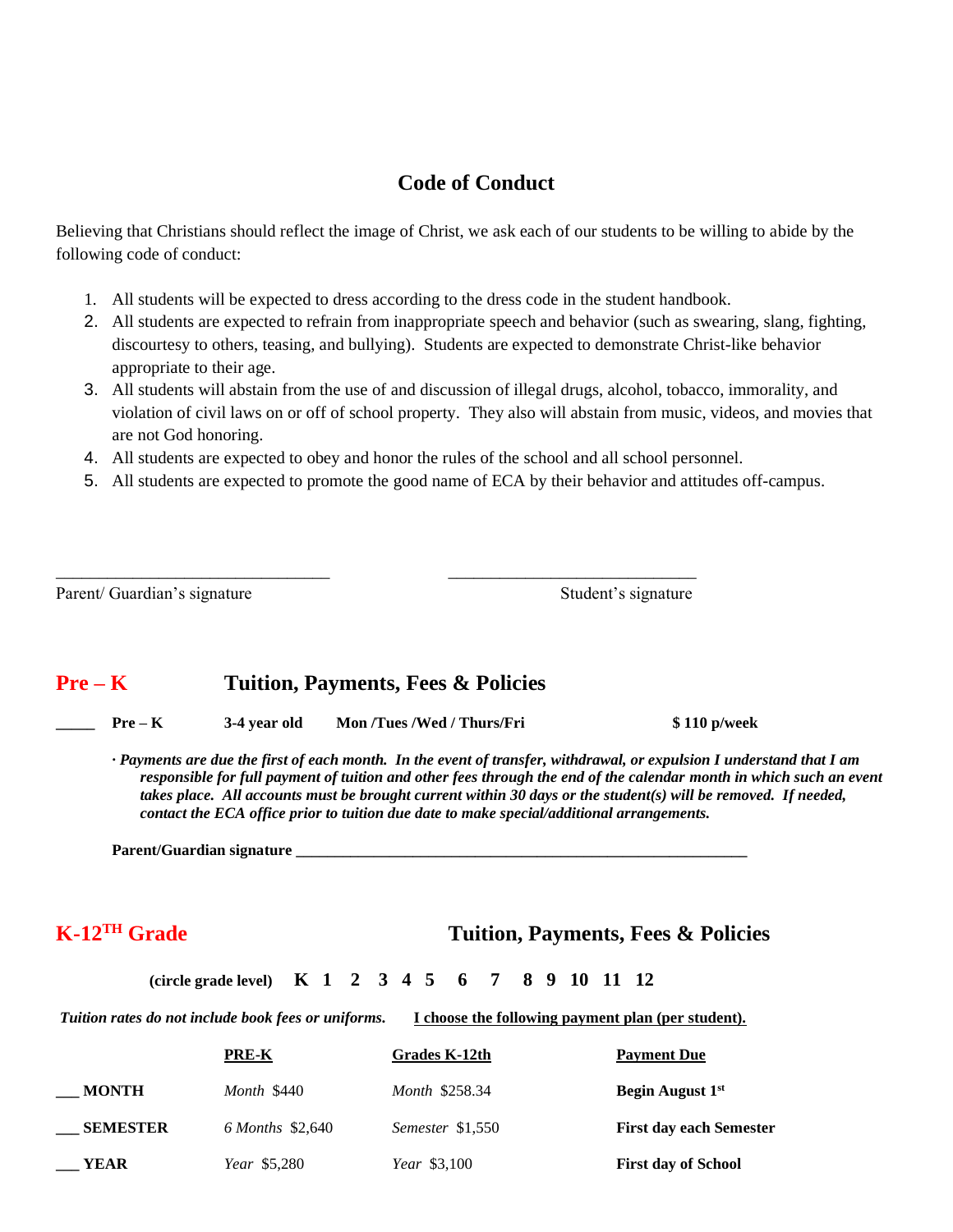**In addition, the following one-time fees are payable at registration**

**Enrollment** *Fee***: \$100 per family.**

*Book Fee Check One***:**

| Grade                | Cost     | <b>Payment Due</b>      |
|----------------------|----------|-------------------------|
| Kindergarten         | \$155.00 | August 10 <sup>th</sup> |
| $1st$ - $6th$ Grade  | \$320.00 | August 10 <sup>th</sup> |
| $7th$ - $12th$ Grade | \$350.00 | August 10th             |

Parent/Guardian's signature

#### **Past Due Tuition**

**The Eastside Christian Academy Past Due Policy is approved by the school board and executed by the Eastside Christian Academy office. This policy exists to provide guidelines and add clarity on ALL financial issues, including what steps need to be taken to formulate a plan when a family's account becomes past due. Failure to submit a plan, failure to reach acceptable agreement with the school administration, or failure to comply with the plan will result in dismissal of the family's student.. Accounts must be brought current within thirty (30) days or the student(s) will be removed. If needed, contact the ECA office prior to tuition due date to make special/additional arrangements.**

**I understand the school policy on finances is that in the event of graduation, withdrawal, transfer, or expulsion I am responsible for full payment of tuition and other fees through the end of the calendar month in which such an event takes place. I understand the school may withhold report cards and other records until tuition and other fees have been paid in full. I agree and give my support to these policies.**

#### **Statement of Cooperation**

1.It is understood that parents will pay tuition promptly. Payments are due according to the schedule set forth in the handbook and indicated in the Student Enrollment Form. Requests for special payment arrangements must be presented in writing to the administration for approval. Students may be removed from school if tuition becomes past due.